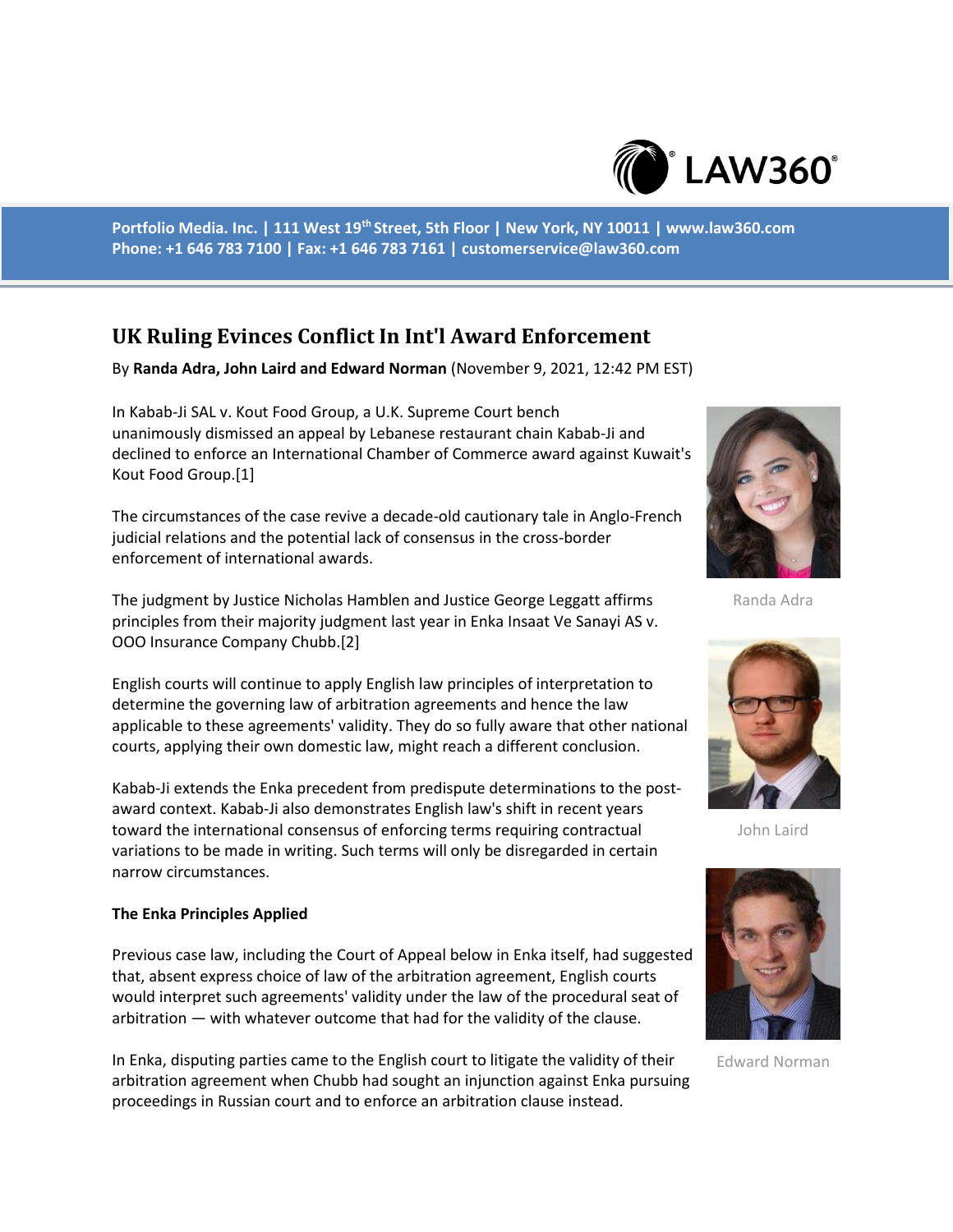The Supreme Court held that English conflict of laws would take a pro-enforcement approach to arbitration clauses by the "principle that contracting parties could not reasonably have intended a significant clause in their contract, such as an arbitration clause, to be invalid."[3]

By taking this goal-oriented approach, the court concluded that, absent an express governing law provision for the arbitration agreement, the substantive law of a contract would usually impliedly govern an arbitration clause as long as the arbitration agreement was valid under that law; and the law of the seat may displace it to protect that validity.[4]

The court took this approach in a spirit of comity with international views on the New York Convention for the enforcement of arbitral awards, the pro-enforcement policy of the convention's Article Two, regarding enforcement of arbitration agreements, and Article Five, enforcement of arbitral awards, and a desire for English common law to conform to that spirit to reduce cross-border uncertainty.[5]

In Kabab-Ji, the context for the court's review was instead at the enforcement stage. In this case, as is typical, the award was to be enforced under Article Five of the New York Convention and domestic implementing legislation.

Ironically, given the court's fastidiousness the previous year in Enka in promoting the international support for arbitration found in the New York Convention, it now found that there is no international jurisprudential consensus on adjudicating conflicts of law regarding arbitral validity when determining the enforcement of awards under Article Five of the convention.[6]

The court was therefore moved to apply the Enka principles at the award enforcement stage.

In this case, the seat of arbitration in the relevant arbitration clause was Paris. Although the law of the seat was, therefore, French law, English law was the substantive governing law of the contract as a whole.[7] The court decided that validity of the arbitration agreement was determined by English law.[8] With further irony, this choice of law led to the invalidity of the arbitration agreement between the parties.

The outcome may seem surprising given the Enka principles discussed above. But in this case, the debate between the parties was whether Kout Food Group had become party to a franchise contract with Kabab-Ji after a corporate restructuring had made the original counterparty, Al Homaizi, its subsidiary.[9]

Thus, the debate here was not whether an arbitration agreement was valid as between two signatory parties. Rather, at issue was whether Kabab-Ji and Kout Food Group had agreed to any contract, including its arbitration clause, at all, given Kout Food Group had not signed the franchise agreement.[10]

## **No Oral Modification Clauses Apply to Arbitration Agreements**

Having concluded that English law governed the arbitration agreement, one of the concerns leading to the outcome of invalidity was that the franchise agreement had an express clause requiring that modifications to the agreement be written and signed by both parties; further, any waiver of those writing requirements must also be written and signed by both parties.[11]

In MWB Business Exchange Centres Ltd. v. Rock Advertising Ltd., Judge Jonathan Sumption had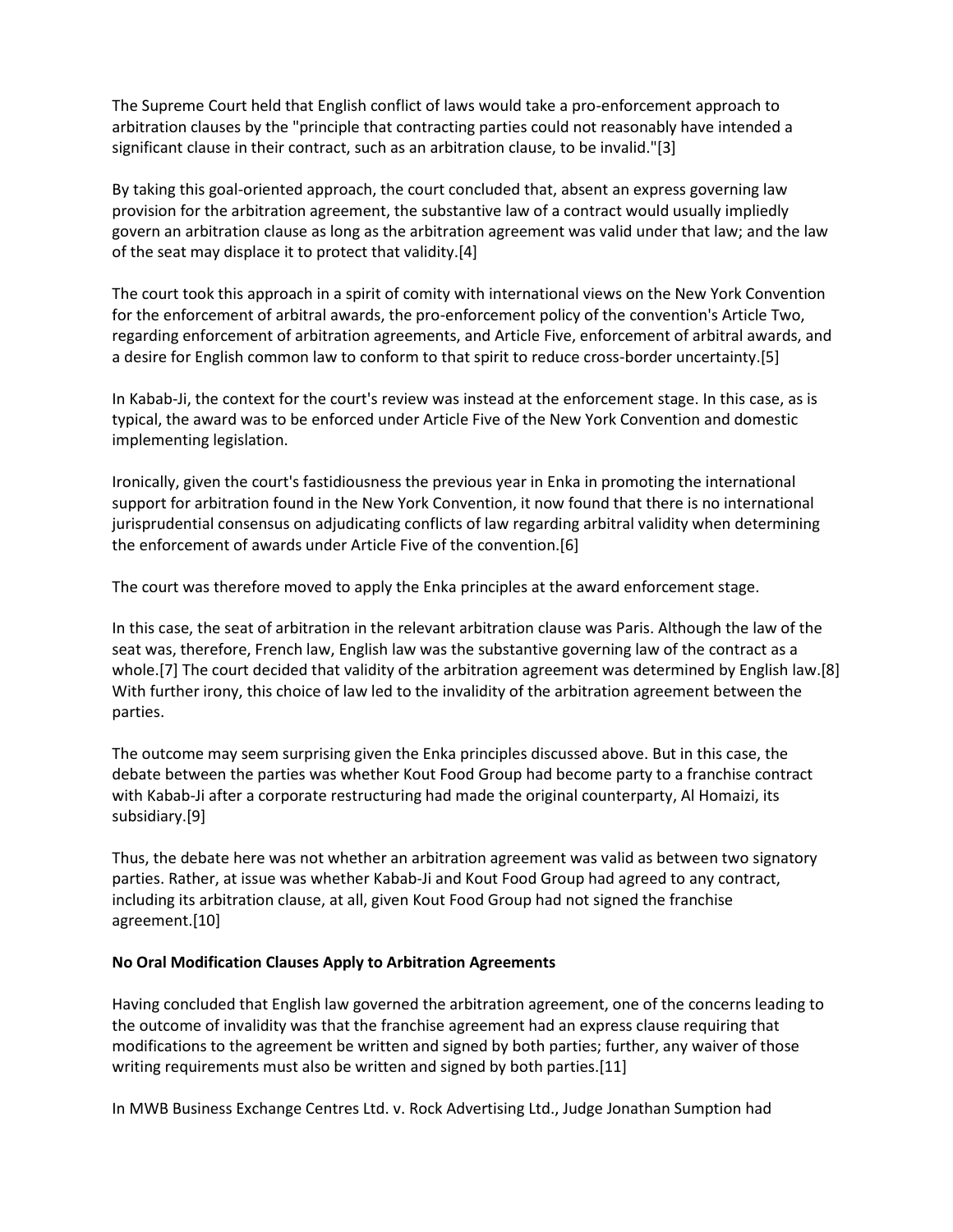previously moved English common law toward international and transnational consensus that clauses requiring contractual variations be reduced to writing should generally be enforced.[12]

The use of this principle to decline to enforce an arbitration clause against a nonsignatory is an innovation, albeit consistent with English common law principles.

English common law has generally been skeptical of extending arbitration agreements to contractual nonsignatories absent a specific transfer of legal rights such as assignment or insolvency administration. This is different from the approach taken under French law, which leads us to the final curiosity of this judgment.

## **English and French Approaches Clash: Dallah Revisited**

As discussed, Articles Two and Five of the New York Convention enshrine a pro-enforcement policy for international arbitration awards — which often makes international arbitration advantageous over domestic litigation. It is also typical for the rules of arbitration, both the governing law of the procedure and any party-chosen procedural rules, to allow an arbitral tribunal to decide its own jurisdiction in the first instance.[13]

But, as the English courts and others around the world have asserted, the New York Convention leaves jurisdictional questions open to refreshed scrutiny at the enforcement stage. The Supreme Court put the point bluntly: "the arbitrators' decision on a matter which determines their own jurisdiction has no legal or evidential value and the court must consider and determine the question independently for itself."[14]

A decade ago in Dallah Real Estate and Tourism Holding Co. v. Ministry of Religious Affairs of the Government of Pakistan, the Supreme Court had conducted this fresh examination using French law to determine whether a nonsignatory was bound to an arbitration agreement and thereby to an international award against it.[15] It decided the party was not bound.

Notoriously, the award was taken to France for enforcement, and the French courts decided precisely the reverse. French law invokes a concept of "international public policy" — notably, a creature of French domestic law  $-$  to encourage the arbitration of international disputes against nonsignatories who are found to have taken an important role in contract creation, substantive performance or termination.[16]

While the situation in Kabab-Ji was somewhat different, it continues to demonstrate a lack of international consensus. A French court had already ruled to enforce the award against Kout Food Group under the "international public policy" approach. Thus, the specter of Dallah returned and the English Supreme Court candidly acknowledged that "the risk of contradictory judgments cannot be avoided."[17] It was disinclined to play follow the leader, and held to its conflicts of law analysis to decide the validity question under English law.

On a practical level, the Kabab-Ji case underlines that, in international commercial relations, an express governing law provision in arbitration agreements is an often overlooked but simple expedient against future uncertainty and litigation.

The case also demonstrates, once again, the differing outcomes for both the pursuit of arbitration and the enforcement of arbitral awards with respect to nonsignatories, particularly as between the English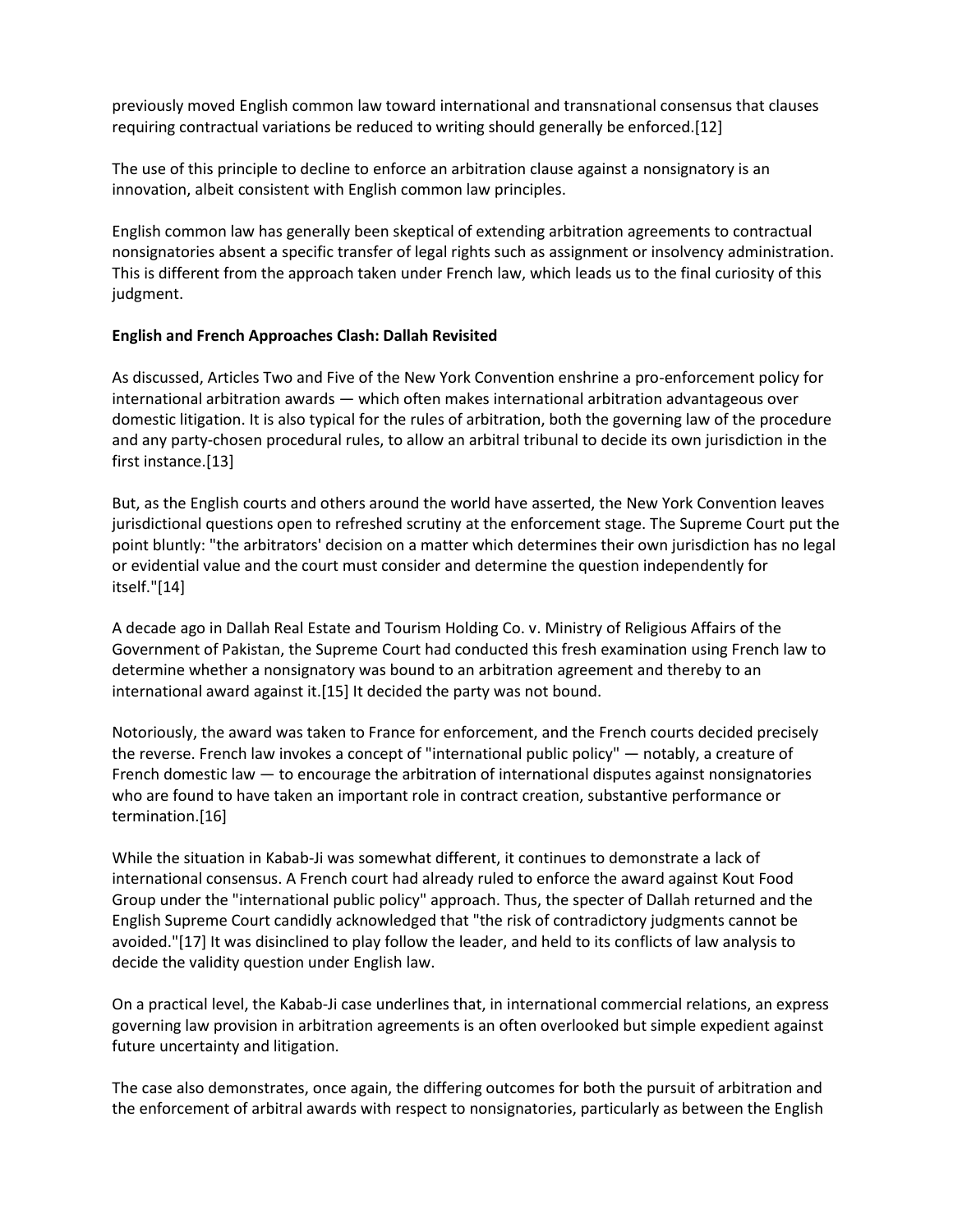and French jurisprudential approaches.

Parties from integrated company groups in the Middle East or anywhere in the world may be advised against French-seated international arbitration if they wish to avoid tactical corporate veil-piercing by dragging related but contractual nonsignatory companies into disputes. The reverse may equally be true if flexibility to exploit that approach is desired.

*Randa Adra is counsel, John Laird is an associate and Edward Norman is counsel at Crowell & Moring LLP.*

*The opinions expressed are those of the author(s) and do not necessarily reflect the views of the firm, its clients or Portfolio Media Inc., or any of its or their respective affiliates. This article is for general information purposes and is not intended to be and should not be taken as legal advice.*

[1] Kabab-Ji SAL v. Kout Food Group [2021] UKSC 48.

[2] Enka Insaat Ve Sanayi AS v OOO Insurance Company Chubb [2020] UKSC 38.

[3] Enka, [106].

- [4] Enka, [170].
- [5] Enka, [129]-[136].
- [6] Kabab-Ji, [32].
- [7] Kabab-Ji, [37].
- [8] Kabab-Ji, [39], [53].
- [9] Kabab-Ji, [3]-[5].
- [10] Kabab-Ji, [49]-[52].

[11] Kabab-Ji, [59].

[12] MWB Business Exchange Centres Ltd. v. Rock Advertising Ltd [2018] UKSC 24. For some additional background on this issue, see our alert

at https://www.crowell.com/NewsEvents/AlertsNewsletters/all/UK-Supreme-Court-Moves-English-Common-Law-Towards-International-Consensus-On-No-Oral-Variation-Clauses.

[13] See, for example, respectively, Section 30 of the English Arbitration Act 1996 and Article 6 of the ICC Rules of Arbitration 2021.

[14] Kabab-Ji, [79].

[15] Dallah Real Estate and Tourism Holding Co. v. Ministry of Religious Affairs of the Government of Pakistan [2010] UKSC 46.